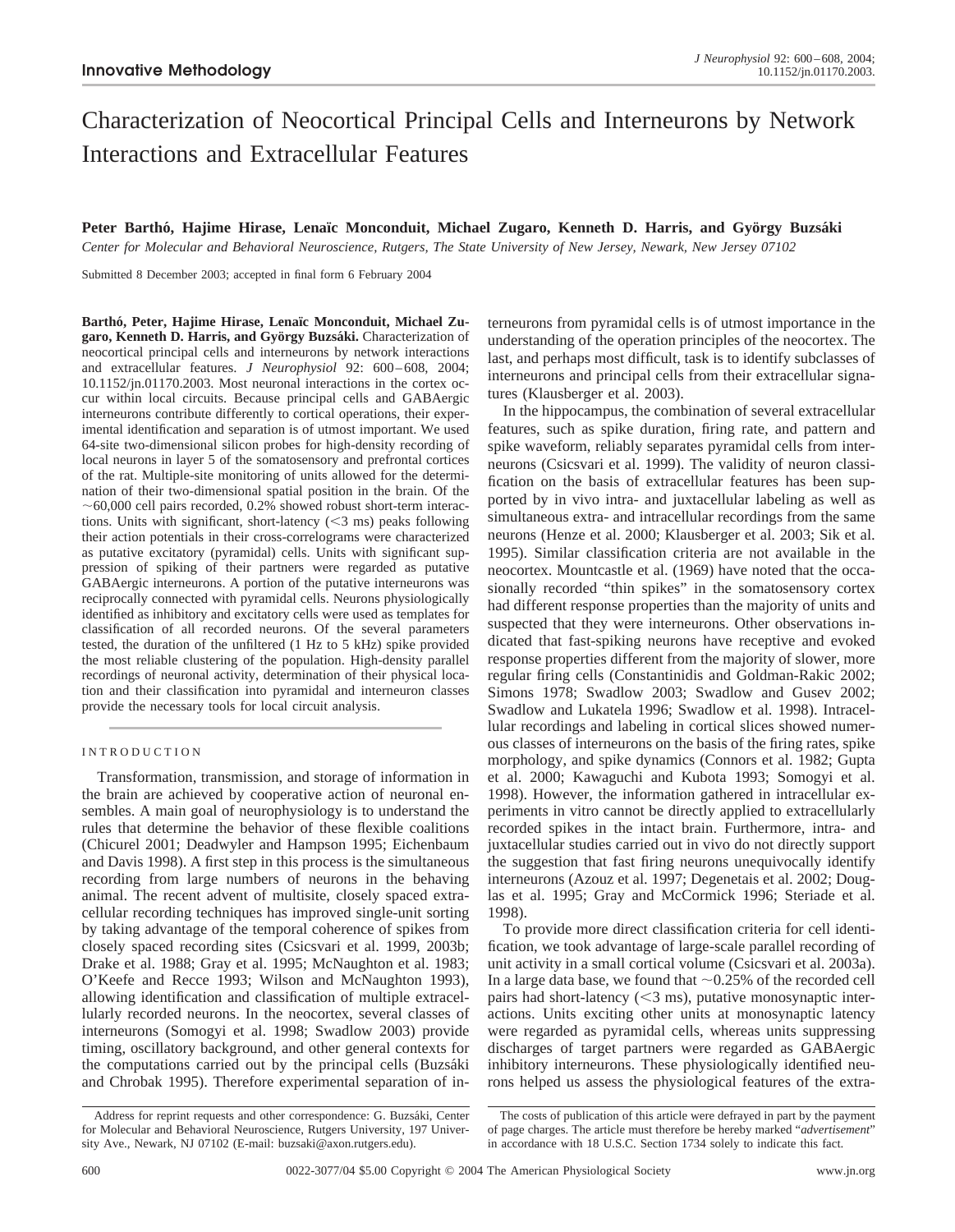cellular spikes and classify the whole population into putative pyramidal and interneuron groups.

# METHODS

# *Surgery and recording*

For acute recordings, Sprague-Dawley rats (300-500 g; Hilltop Laboratories, Scottsdale, PA, or Zivic-Miller laboratories, Pittsburgh, PA) were anesthetized with urethan  $(1.5 \text{ g/kg})$  and placed in a stereotaxic frame. After preparing a  $1 \times 3$ -mm window in the skull, the dura was removed using a dissection microscope, and the probe was positioned so that the tips avoided blood vessels. The skull cavity was filled with a mixture of wax and paraffin, which decreased brain pulsation as well as provided lateral support for the probe shanks. The recording silicon probe was attached to a micromanipulator and moved gradually to its desired depth position. The probe consisted of eight shanks ( $200$ - $\mu$ m shank separation), and each shank had eight recording sites (160  $\mu$ m<sup>2</sup> each site; 1-3 M $\Omega$  impedance) with recordings sites staggered to provide a two-dimensional arrangement (20  $\mu$ m vertical separation; see Fig. 3. For information on silicon probes manufactured at University of Michigan, see http://www.engin.umich. edu/center/cnct/). The middle shanks were centered at anterior-posterior,  $AP = -1.5$  mm and mediolateral;  $ML = 3.5$  mm position to record from the primary somatosensory cortex. After each acute experiment the probe was rinsed with de-ionized water. Probes were used repeatedly for several months without noticeable deterioration in performance. Extracellular signals were high-pass filtered (1 Hz) and amplified (1,000 times) using a 64-channel amplifier (Sensorium, Charlotte, VT). All data were digitized at 25 kHz (DataMax System, RC Electronics, Santa Barbara, CA) using 16-bit resolution and stored on a computer disk for later analysis.

The general surgical procedures for chronic recordings have been described (Csicsvari et al. 2003b). In short, rats of the Sprague-Dawley strain (400-900 g) were anesthetized with a mixture (4 ml/kg) of ketamine (25 mg/ml), xylazine (1.3 mg/ml), and acepromazine (0.25 mg/ml) and placed in the stereotaxic apparatus. Instead of silicon probes, wire tetrodes were attached to a custom-prepared microdrive. The tetrodes were implanted the same way as in the acute experiments. During implantation the tips of the tetrodes were lowered  $\sim$ 400  $\mu$ m below the brain surface. After recovery from surgery, the probes were moved gradually, and recordings were made at several depth locations. In both acute and chronic experiments, location of layer V neurons was assessed by recording delta waves and unit activity. Delta waves reverse in polarity below layer IV, and units are silenced during positive delta waves (Buzsáki et al. 1988). The physiological data were collected during sleep and spontaneous exploration in the home cage. All procedures conformed to the National Institutes of Health Guide for the Care and Use of Laboratory Animals.

SPIKE SORTING AND CONNECTION ANALYSIS. The continuously recorded wide-band signals were high-pass filtered (0.8-5 kHz) digitally. Units were identified and isolated by a semiautomatic "cluster cutting" algorithm ("KlustaKwik"; available at: http://osiris.rutgers.edu/buzsaki/software) followed by manual clustering (Csicsvari et al. 1998). Auto- and cross-correlations were calculated to verify the clustering procedure. The quality of spike clusters was estimated by measuring the Mahalanobis distance ("isolation distance") from the cluster center within which as many points belong to other clusters as belong to the specified cluster (Harris et al. 2001). Center of mass was calculated as the mean *x-y* position of the recording sites weighted by the spike amplitude at each site. For the identification of excitatory connections, short-latency and -duration sharp peaks in the crosscorrelograms were used as described by Csicsvari et al. (1998). Significant peaks (1-ms bin width) within 3 ms of the center bin were considered as putative monosynaptic connections. A peak in a crosscorrelogram was defined significant when at least one of the bins exceeded 99.9th percentile of the mean. Similarly, short-latency troughs were considered to be due to inhibition when at least two neighboring 1-ms bins were < 0.1th percentile of the mean (Constantinidis et al. 2002). The mean (control number of spikes) was calculated between –50 and –10 ms to control for a potential low-frequency fluctuation of firing rate. For cell pairs recorded from the same electrode, the 0- to 1-ms bin was not considered because our clustering program cannot resolve superimposed spikes. This artificial trough was excluded from the analysis.

#### *Histological procedures*

After completion of the experiments, the rats were killed and perfused through the heart first with 0.9% saline solution followed by consisting of 4% paraformaldehyde, 15% picric acid, and 0.05% glutaradehyde in 0.1 M phosphate buffer. The brains were sectioned by a Vibroslice at 60  $\mu$ m in the coronal plane, washed extensively in phosphate buffer, and treated with 0.5% Triton to enhance penetration. Sections were mounted on slides, Nissl-stained, and coverslipped. The tracks of the silicon probe shanks were reconstructed from multiple sections.

# RESULTS

#### *Unit recording and clustering*

Figure 1 illustrates recordings with the 64-site probe from layer V of the somatosensory cortex of the urethan-anesthetized rat. Most of the 64 recording sites yielded unit activity in every experiment  $(n = 16)$ , and the same units were recorded by several recording sites of the same shank. The voltage profile of spikes across the recording sites provided an approximate location of the cell body of the recorded neuron. The spike amplitude from presumed perisomatic locations often exceeded 0.3 mV. The spike amplitude and waveform variability across recording sites were used for separating single units (Gray et al. 1995; Wise and Angell 1975). The eight recording sites in each shank provided a total of 28 two-dimensional views of unit clusters for each shank (Fig. 1). The reliability of spike cluster separation was quantitatively determined by the isolation distance measure of unit quality and the spike contamination of the refractory period in the auto-correlograms (Harris et al. 2000). Silicon shanks placed in layer V pyramidal layer yielded 12-18 high-quality units per shank. A total of 1,414 units were recorded from the primary somatosensory area and the prefrontal cortex (anesthetized  $n = 16$  rats, freely moving  $n = 7$  rats).

#### *Monosynaptic neuronal interactions in layer V neurons*

Monosynaptic connections were assessed by examining the short-latency interactions between neurons pairs as described in the hippocampus (Csicsvari et al. 1998). Paired recordings from layer V neurons in vitro showed that short onset latency monosynaptic excitatory postsynaptic potential (EPSP) responses corresponded to monosynaptic connections between pyramidal cell-interneuron pairs (Angulo et al. 2003; Gupta et al. 2000; Somogyi et al. 1998; Thomson and Deuchars 1997; Thomson et al. 1995) and pyramidal-pyramidal cells (Deuchars et al. 1994; Holmgren et al. 2003; Markram 1997). Shortlatency inhibitory postsynaptic potentials (IPSPs) were also evoked by single interneuron spikes in both pyramidal and interneuron targets (Buhl et al. 1997; Maccaferri et al. 2000;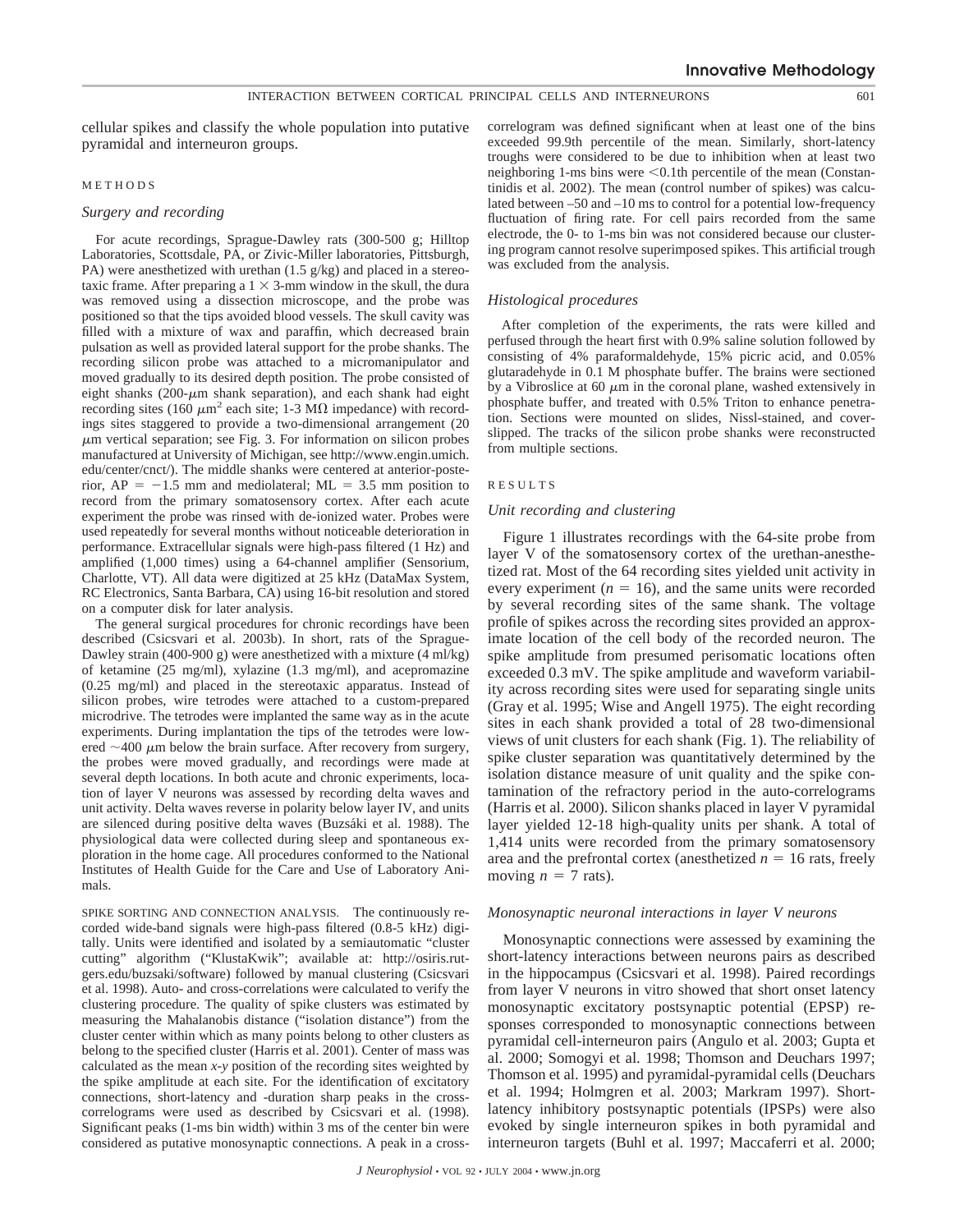

FIG. 1. Parallel recording of unit activity in layer V of the somatosensory cortex by an 8-shank probe. Each shank had 8 recording sites (for tip details Fig. 3). A short segment of wide-band signal (field and unit activity) is displayed. Recordings from the 8 parallel shanks are color-coded and plotted below each other. Note temporally coherent spikes on several sites of a given shank and lack of "cross-talk" across shanks. *Bottom*: 2 separate 2-dimensional views of unit clusters from 1 shank. The 8 recording sites provided a total of 24 2-dimensional views of unit clusters for each shank. Clusters are colorcoded. Quality of clusters ("isolation distance") was estimated by measuring the Mahalanobis distance (color coded figures) from the cluster center within which as many points belong to other clusters as belong to the specified cluster (Harris et al. 2001).

Tamas et al. 1997; Thomson and Bannister 2003). Neurons with  $\leq$ 1-Hz firing rates ( $n = 281$ ) were excluded from these analyses. Of the 56,845 cross-correlograms  $(n = 6,754$  from prefrontal cortex recordings)  $107(0.2%)$  had short-latency ( $\leq 5$ ms onset) significant peaks or troughs (Fig. 2). Of these, 58 had large and narrow peaks (Fig. 2*A*), indicating that the presynaptic neuron was an excitatory pyramidal cell. The precise short-latency drive could often be visualized by superpositioning of the spike trains (Fig. 2*B*). Another 21 pairs had significant short-latency suppression (Fig. 2*C*), indicating that the presynaptic neuron was an inhibitory interneuron. To quantitatively assess the time course of monosynaptic inhibition, an exponential curve was fit for the spike bins after the presynaptic spike (the inhibitory trough on the cross-correlogram). The mean time constant of spike suppression was  $5.17 \pm 3.12$ ms, although with substantial variability as indicated by the large SD. Finally, 28 pairs showed both short-latency peaks and troughs, suggesting that these pairs were mutually connected pyramidal-interneuron pairs (Fig. 2*D*). As expected from anatomical connectivity, the detected physiological connections were not distributed homogenously among the population. The majority of monosynaptically connected pairs were detected from the neuronal pool recorded by the same shank (excitatory connections  $= 0.87\%$ ; inhibitory connections  $=$ 0.55%), although pairs were also identified between shanks as well (excitatory connections  $= 0.15\%$ ; inhibitory connections  $=$ 0.09%). Often a single neuron was connected to several postsynaptic targets. More than a quarter (29%) of the physiologically identified interneurons suppressed activity of two to seven target cells. Convergence of excitation is illustrated by the finding that among the excitatory connections 40% of the target cells were excited by 2–12 presynaptic neurons. Most neurons that were excited were shown to be putative inhibitory interneurons by their spike suppression effects of their targets (58%). Neurons that were classified as excitatory in one or more connections never suppressed activity of any target. Conversely, putative interneurons were never found to excite other partners. Figure 3 illustrates the circuit analysis of multiple uni- and bidirectionally connected pairs in a small neuronal pool. The largest "hub" involved interneuron 3, which was excited by 5 of the 15 neurons recorded by the same shank and 7 of the 37 neurons recorded by the surrounding shanks. In turn, it inhibited 4 of the 15 cells from the same shank and 3 of the 37 neurons recorded by the other shanks. Five connections were bidirectional. These simultaneous recordings also indicated that the magnitude and time course of the monosynaptic effects were quite heterogeneous on the postsynaptic targets.

The preceding findings in urethan-anesthetized animals were confirmed by wire tetrode recordings from the somatosensory area in drug-free, behaving rats. Of the 3,814 unit pairs, 9 putative excitatory and 2 putative inhibitory connections were identified. Reciprocal interaction was detected in one pair. The similar proportions of putative monosynaptic connections in the drug-free and anesthetized preparations indicated that urethan anesthesia did not affect the fast monosynaptic connections dramatically.

# *Characterization of pyramidal cells and interneurons by extracellular features*

The monosynaptic interactions were used as criteria for the classification of the remaining, nonidentified units into pyramidal cell and interneuron classes. Neurons with short-latency, narrow peaks were regarded as putative excitatory (pyramidal) cells, whereas neurons with short-latency suppression of activity as putative inhibitory interneurons. In addition, units that were excited by a presynaptic pyramidal cell were also distinguished. In principle, these neurons could be other pyramidal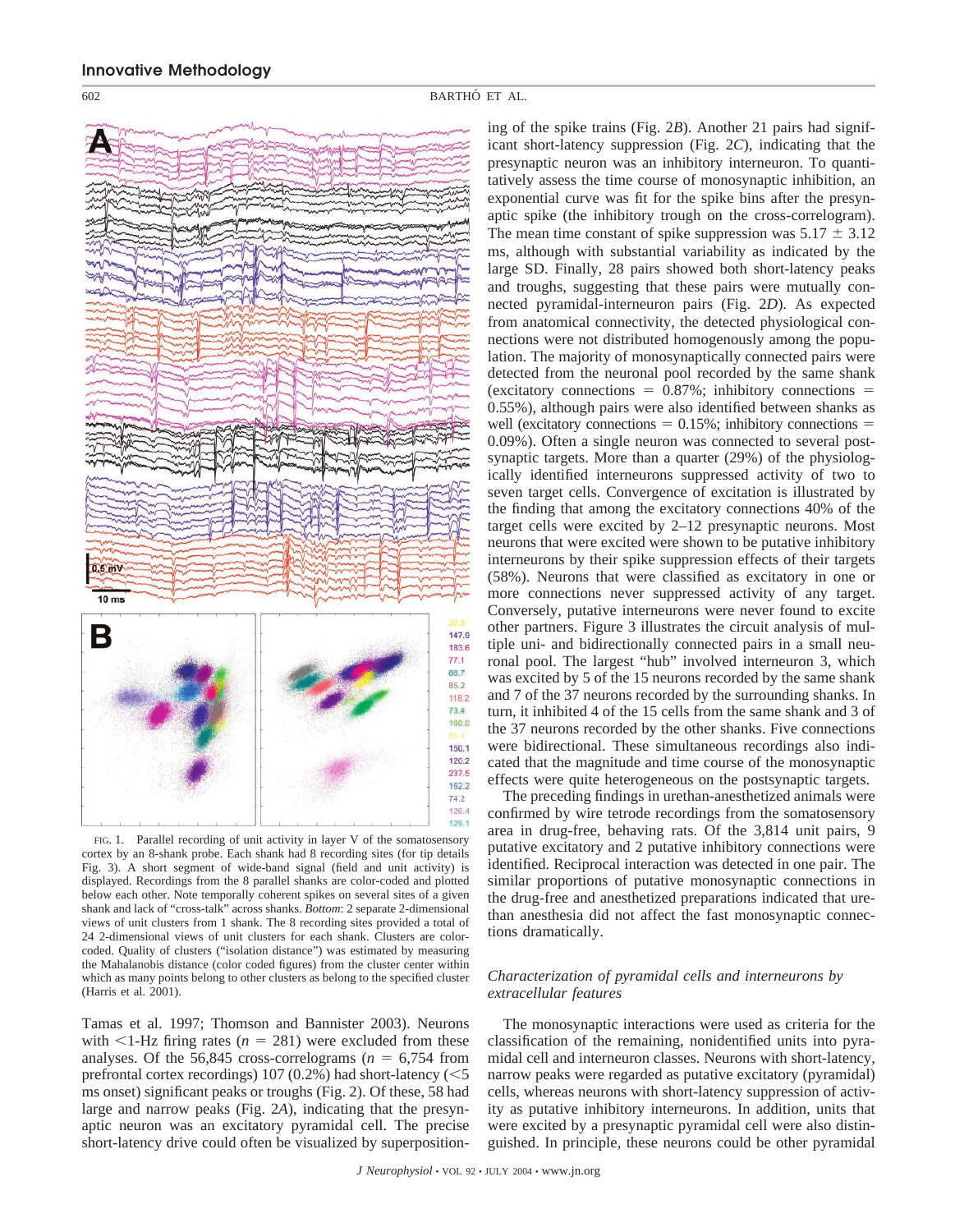

FIG. 2. Short-latency, monosynaptic interactions between neuron pairs. *A*: excitatory drive by a putative pyramidal cell (red triangle). Note large, sharp peak at  $\sim$ 2 ms in the cross-correlogram. Reference event is the spike of the putative pyramidal neuron (*time 0*). *Inset*: higher temporal resolution of the histogram. Averaged waveforms of the units (filtered: 600 Hz to 5 kHz) are also shown. On the bases of spike duration, the target cell was classified as a putative interneuron (blue circle; see text). *B*: superimposed traces of the neuron pair from 2 recording sites with the largest amplitude for each spike. Arrow, monosynaptically driven spikes. *C*: inhibitory suppression. Reference event: spike of the putative interneuron (blue circle). Note strong and immediate suppression of target spikes. The 2 neurons were recorded from different shanks (200- $\mu$ m lateral separation). Red line indicates exponential fit of suppression time course. *D*: reciprocal monosynaptic interactions of neurons recorded from the same shank. Reference event: spike of the putative interneuron (blue circle). Note excitation of the putative interneuron and strong suppression of the pyramidal cell (red triangle) spikes by the interneuron. Shading indicates the blank period of spike sampling (see METHODS).

cells. However, single-spike discharge in the presynaptic neuron has not been shown to bring the postsynaptic pyramidal cell to threshold (Markram et al. 1997). On the other hand, several studies reported reliable spike transmission between pyramidal-interneuron pairs (Holmgren et al. 2003; Marshall et al. 2002; Swadlow 2003). Using these criteria, several features of the extracellularly recorded units, including discharge frequency, spike duration, spike asymmetry, and amplitude ratio of the negative and positive peaks, as well as features of the auto-correlogram, such as center of mass, time from zero to peak, and burstiness ratio, were examined together with the whole recorded population (Fig. 4). Of these criteria, spike duration provided the best separation. Spike duration was measured between the trough and the following peak of the unfiltered trace because these time points reflect the maximum rate of rise and the maximum rate of decay of the intracellularly recorded action potential (Henze et al. 2000). This criterion was consistently reliable for providing a bimodal distribution of units in somatosensory cortex, prefrontal cortex and in the drug-free animal (Fig. 4; 7.42 vs. 92.57%). The spike duration of putative interneurons was significantly  $(P \leq$ 0.0001; *t*-test) more narrow (0.43  $\pm$  0.27 ms) than that of the putative pyramidal cells  $(0.86 \pm 0.17 \text{ ms})$ . Table 1 summarizes the distribution of the various interactions in the two groups. Approximately 40% of narrow spike neurons either inhibited target cells or were excited by a presynaptic partner. None of them were classified as excitatory. We also noted that 8 of 54 unconnected narrow spike neurons had bursty auto-correlograms (see following text), whereas none of the 40 neurons with significant interactions did. Excitatory forward connections were detected only in the wide spike group (6.9%) and nearly all of the inhibited neurons belonged to this group (Table 1).

# *Subclasses of cortical neurons*

Following classification of the neurons on the basis of functional connectivity into putative pyramidal and interneuron classes, we searched for potential subgroups within the populations. The auto-correlograms of putative pyramidal cells showed two extreme behaviors. "Bursting" cells had large peaks at 3-6 ms followed by an exponential decay (Fig. 5*A*). Cells were classified as bursting, if the maximum peak on the auto-correlogram between 3 and 6 ms was  $\geq 50\%$  of the maximum bin value of the first 50 ms. The criterion for "regular spiking" (nonbursting) cells was that the mode of interspike-interval histogram was 35 ms. Regular spiking neurons rarely discharged in bursts, and the auto-correlogram showed an exponential rise from *time 0* to tens of milliseconds (Fig. 5*A*). Cells that did not match either of these criteria were labeled "unclassified." Of the putative pyramidal cell population, 53.3% were assigned to regular spiking, 18.24% bursting, and 28.45% belonged to the unclassified or intermediate group. The average firing rate was similar in these three groups (5.62  $\pm$  3.27, 4.02  $\pm$  3.46, and 3.42  $\pm$  3.06 Hz, respectively). The spike duration of the wide-band recorded signal was also similar across these putative groups (0.79  $\pm$  0.15, 0.85  $\pm$  0.13, and  $0.88 \pm 0.15$  ms, respectively). Neurons in each of these groups excited postsynaptic targets. Of the identified excitatory cells, 68.42% was regular spiking, 17.54% bursting, and 14.04 unclassified. Similarly, within the inhibited cell group 65.85% were regular spiking, 14.63% bursting, and 19.51% unclassified (Fig. 5*B*).

As discussed in the preceding text, neurons that were excited at monosynaptic latency could, in principle, include pyramidal cells and interneurons. This group was heterogeneous by firing frequency, spike duration, and other criteria. Nevertheless, the auto-correlograms in this group were more similar to the pu-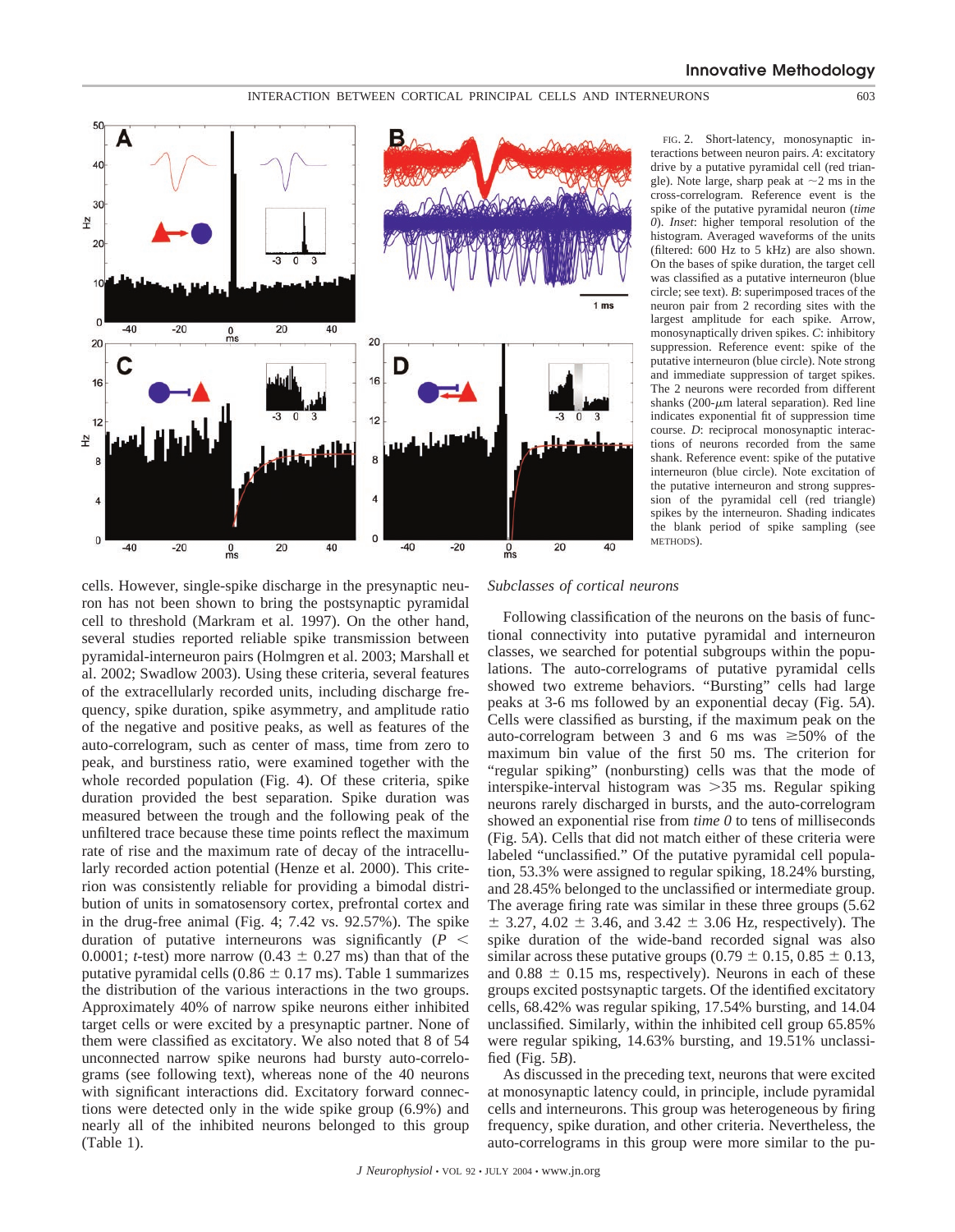

FIG. 3. Tracing of functional connections in local networks. *A*: units recorded by only 4 shanks are shown. Filled symbols, participating pyramidal cells (red triangles) and interneurons (blue circles). Empty symbols, neurons not connected functionally. Red line, monosynaptic excitation; blue line, monosynaptic inhibition. Note that a single interneuron (e.g., 3 and 40) is activated by large number pyramidal cells, and an interneuron inhibits several local and distant pyramidal cells. The relative position of the neurons was determined by calculating the "center of mass" on the basis of the spike amplitude recorded from multiple sites. Sites are spaced 20  $\mu$ m vertically. The shanks were 200  $\mu$ m apart but for illustration purposes they are placed closer to each other here. *B*: auto-correlograms (blue and red) and cross-correlograms of some of the pairs shown in *A.* Note short-latency interactions.

tative interneuron group, identified by their inhibitory effects and narrow spikes than to those of the pyramidal cells. No unit in this group had either a bursting or regular spiking type auto-correlogram, typical of pyramidal cells.

# DISCUSSION

The main finding of the present experiments is a physiological method for the identification and separation of inhibitory interneurons and principal cells in cortical networks. Although our work was carried out in layer V of the rat, the method based on short-latency cross-correlation of spike dynamics can be used in any other layers and networks regardless of the species. The identified minority then can be used as a template for classifying the recorded population into at least two major classes (putative principal cells and interneurons) and estimate the error associated with the classification. Parallel recording of neuronal activity in the two-dimensional space also allows for the identification of anatomically functionally connected assemblies.

# *Identification of neuron types on the basis of synaptic interactions*

The main hypothesis of the present work was that neurons with robust short-term cross-correlation reliably identify the nature of the presynaptic neuron. A prerequisite of this approach is a reliable separation of individual neurons. To date, the most widely used method for the separation of multiple neuronal activity, recorded in a small piece of tissue, is based on the temporal correlation of spikes (Drake et al. 1988; McNaughton et al. 1983; O'Keefe and Recce 1993). This can be achieved by monitoring unit activity with closely spaced multiple sensors, such as tetrodes and silicon probes (Csicsvari et al. 1999, 2003a; Gray et al. 1995; Harris et al. 2000; Quirk and Wilson 1999; Wilson and McNaughton 1993). Silicon probes with multiple, staggered recording sites used in the present study provided distinct neuronal clusters in layer 5 of the neocortex. Although the reliability of single neuron separation cannot be objectively determined without information about the intracellularly recorded action potentials (Henze et al. 2000), the Mahalanobis distance between spike clusters is a reliable indicator for the "cleanness" of the clusters (Harris et al. 2001). The geometrically precise distribution of the eight recording sites also allowed for the determination of the "center of mass", i.e., the approximate two-dimensional position of cell bodies of the putative single neurons.

One of  $\sim$ 400 unit pairs showed robust short-latency interactions, indicative of monosynaptic connections. Large, narrow peaks in the cross-correlograms within 3 ms were taken as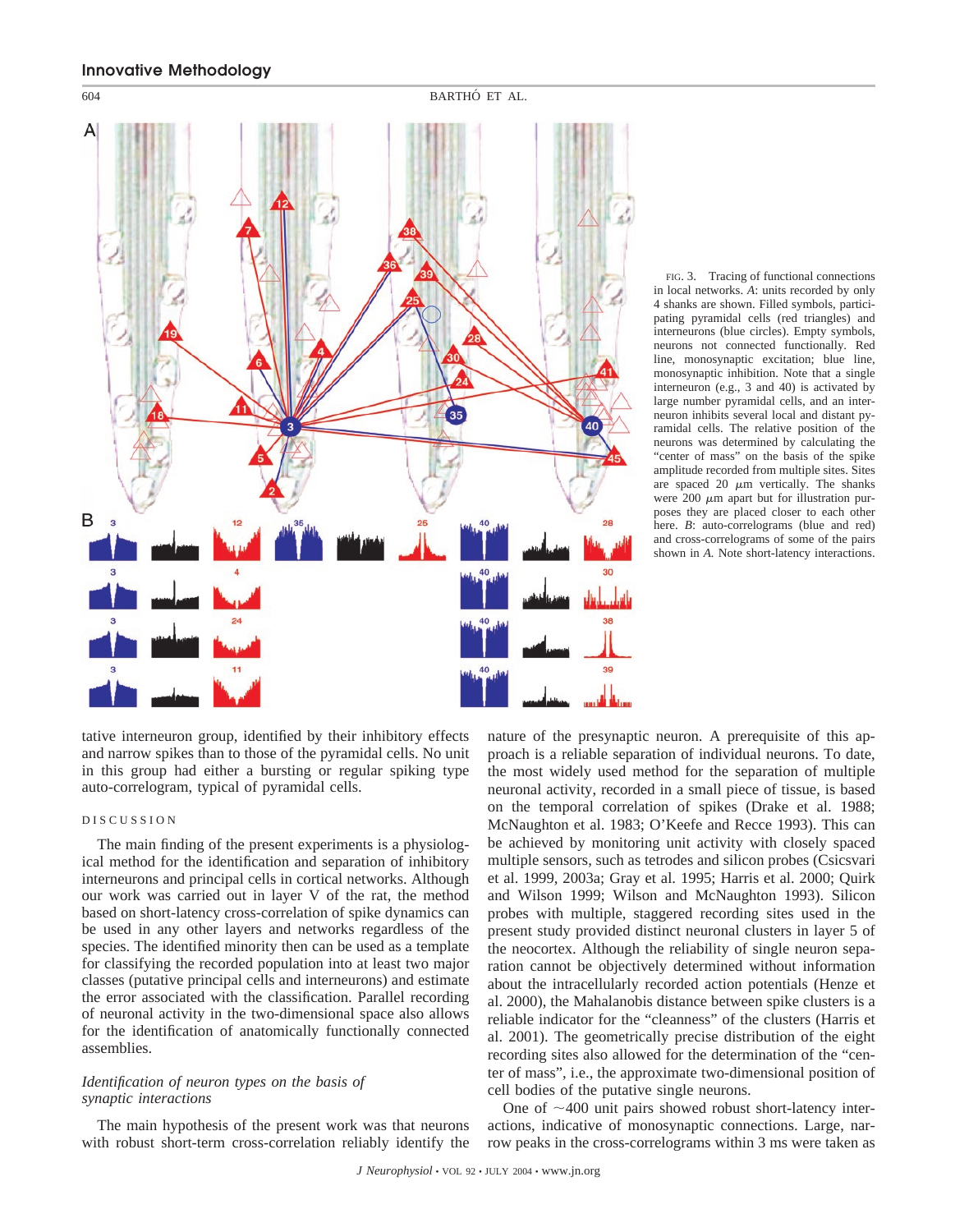

FIG. 4. Separation of putative neocortical interneurons and pyramidal cells. *A*: black trace, temporal parameters used in the clustering process (half-amplitude duration, *x* axis; trough to peak time, *y* axis). Red and blue dots: excitatory and inhibitory cells identified by monosynaptic interactions in the somatosensory cortex (S1). Green dots: neurons excited monosynaptically. Gray dots: unidentified units. *Inset*: average waveforms of identified excitatory and inhibitory units (1 Hz to 5 kHz) normalized for peak-to-peak amplitude. *B*: same as *A* but for units recorded in the prefrontal cortex (PFC). *C*: same as *A* but for units recorded by wire tetrodes in freely moving rats. Note clear separation of unit clouds in each case.

evidence that the presynaptic neuron was excitatory. Potential interactions recorded by the same recording sites within 1 ms could not be studied with the present methods because activity was ignored in this time bin by our spike-detection program. Previous studies in the hippocampus in vivo revealed high spike-transmission probabilities between pyramidal cells and interneurons either by cross-correlation or by intracellular stimulation of the presynaptic pyramidal neuron (Csicsvari et al. 1998, 1999; Marshall et al. 2002). Similarly, cross-correlation between thalamocortical and putative neocortical interneurons identified monosynaptic excitatory connections (Swadlow and Gusev 2001). Paired recordings from neocortical pyramidal cells and target interneurons also showed high reliability of synaptic transmission (Holmgren et al. 2003; Somogyi et al. 1998; Thomson and Bannister 2003), although EPSPs rather than spike transmission probabilities have been studied in those in vitro studies. It should be noted here that the cross-correlation method used here creates a bias in favor of active neurons.

TABLE 1. *Physiological interactions of neurons with wide and narrow action potentials*

| Type   |      | Exciting | Inhibiting | <b>Excited Only</b> | Inhibited Only | Excited and<br>Inhibiting | Unconnected |
|--------|------|----------|------------|---------------------|----------------|---------------------------|-------------|
| Wide   | 1039 | 72 (6.9) | 5(0.5)     | 6(0.6)              | 20(1.9)        | $2(0.2)^{*}$              | 936(90.1)   |
| Narrow | 94   | 0(0.0)   | 28(29.8)   | 11 (11.7)           | (1.1)          | $20(21.3)^{*}$            | 54 (57.4)   |

Parentheses enclose percentages. Exciting, neurons with significant short-latency peaks in cross-correlogram (reference neuron). Inhibiting, neurons with significant short-latency suppression in cross-correlogram (reference neuron). Excited only, neurons with significant short-latency peaks in cross-correlogram (target neuron). Inhibited only, neurons with significant short-latency suppression in cross-correlogram (target neuron). Excited and inhibiting, neurons which<br>were both excited by a reference neuron and inhibiting a targe subgroups with dual effect.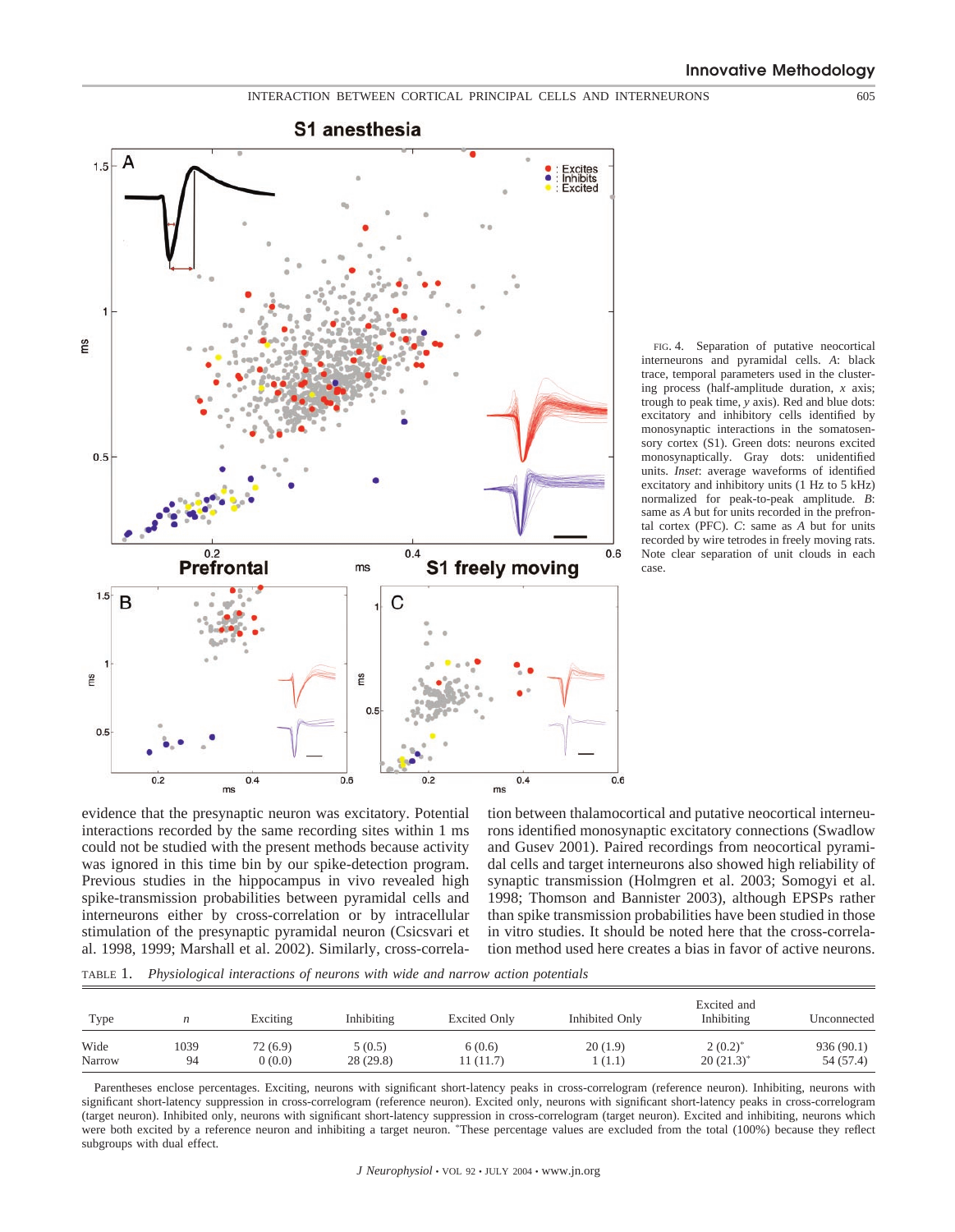

FIG. 5. Classification of putative pyramidal neurons on the basis of spike dynamics. *A*: putative pyramidal cells were classified into "nonbursting" (regular spiking; *left*), "bursting" (*middle*), and unclassified (*right*) groups on the basis of their auto-correlograms. Three examples are shown. *B*: distribution of the 3 groups. Note that the probability of monosynaptic excitation or being inhibited by an interneuron was similar in the groups.

Connected pairs with very low firing rates may have remained undetected.

Suppression of unit activity in the cross-correlogram by identified inhibitory neurons is a novel observation, although short-latency suppression in cross-correlograms has been reported earlier (Constantinidis et al. 2002). Several pairs, recorded by either the same or different shanks, displayed strong, short-latency suppression after the presynaptic spike. We regard these interactions as support for the inhibitory nature of the presynaptic neuron. In principle, a third-party bias, involving direct excitation of neuron 1 and feed-forward inhibition of neuron 2 by a third, unrecorded neuron, could also result in suppressed activity in the cross-correlogram between neurons 1 and 2. This scenario is not very likely though for the following reasons. First, in several cases we have seen strong and complete cessation of spiking in the putative postsynaptic neuron. For third-party excitation-feed-forward inhibition explanation, an additional assumption should be made that whenever neuron 1 fired, it was always discharged by the third party and not by other neurons in the network. This is unlikely given the low threshold and large convergence of excitatory inputs onto inhibitory interneurons (Somogyi et al. 1998; Swadlow 2003). Second, the spike waveform of most putative inhibitory interneurons was significantly shorter than that of the putative postsynaptic cells, indicating that they belonged to different neuron types. In support of our interpretation, paired recordings from interneurons and neocortical pyramidal cells in vitro

revealed that IPSP transmission is highly reliable and effective in suppressing spiking activity brought about either by synaptic activity or intracellular depolarizing pulses (Gupta et al. 2000; Somogyi et al. 1998; Thomson and Bannister 2003). Although direct comparison of in vitro and in vivo situations is not straightforward, the temporal dynamics of in vitro measured IPSPs (Tamas et al. 1997; Thomson et al. 1996) and the time constant of spike suppression in our study  $(\sim 5 \text{ ms})$  were similar.

A third consideration of the short-latency interactions is the nature of the postsynaptic neuron in pairs with large, shortlatency peaks. Pyramidal cells excite both pyramidal cells and interneurons. Paired recordings between some layer 5 pyramidal neuron pairs by Markram et al. (1997) showed 5–15 putative release sites and relatively low probability of EPSP failures. However, spikes were never evoked in the postsynaptic neuron even by presynaptic spike bursts. Our observations indicate that at least some of the postsynaptic neurons in our pairs were interneurons. First, in the hippocampal CA1 region with very sparse local collaterals, monosynaptic peaks between neuronal pairs always involved postsynaptic interneurons (Csicsvari et al. 1998, 1999). Second, several units with a short-latency peak in our study had narrow spikes, indicating that they were interneurons (see following text). Third, some pairs had bidirectional interactions, identifying the excited postsynaptic neurons as an inhibitory cell. Fourth, none of the units with short-latency excitation had auto-correlograms that would unequivocally identified them as bursting or regular spiking, features that characterized many identified pyramidal cells. However, in several cases, the postsynaptic nature of the monosynaptically excited neuron could not be identified by the preceding criteria. Their spike width and waveform were indistinguishable from those of the pyramidal cells. It is notable though that some interneuron types in both hippocampus and neocortex have action potentials and firing rates quite similar to those of pyramidal cells (Degenetais et al. 2003; Freund and Buzsáki 1996).

Identification of small groups of neurons in the recorded population by their short-time correlations allowed us to use them as templates for the classification of the whole population. Of the several parameters tested, the duration of the wide-band recorded spike proved to be most efficient, confirming Mountcastle's original suggestion that "thin" spikes correspond to inhibitory interneurons (Mountcastle et al. 1969), at least in layer 5 of the neocortex. In the hippocampus, combination of parameters (spike duration, shape, firing rate, spike dynamics) proved more efficient for the separation of pyramidal cells and interneurons than using just a single parameter (Csicsvari et al. 1999). Previous investigators used discharge rate differences elicited by afferent stimulation to distinguish these two major categories (cf. Swadlow 2003). In our experiments, firing-rate differences did not provide reliable separation, although many inhibitory neurons and unidentified shortduration spike neurons fired at high frequency. The autocorrelograms of physiologically identified and putative interneurons were never as fast decaying or slow rising as those of pyramidal neurons. Nevertheless, there was an overlap with putative pyramidal cells in the unclassified group.

Unit classification based on spike duration resulted in a clear bimodal distribution with  $\sim$ 7% of units belonging to the interneuron group. Approximately 15-20% of neocortical neu-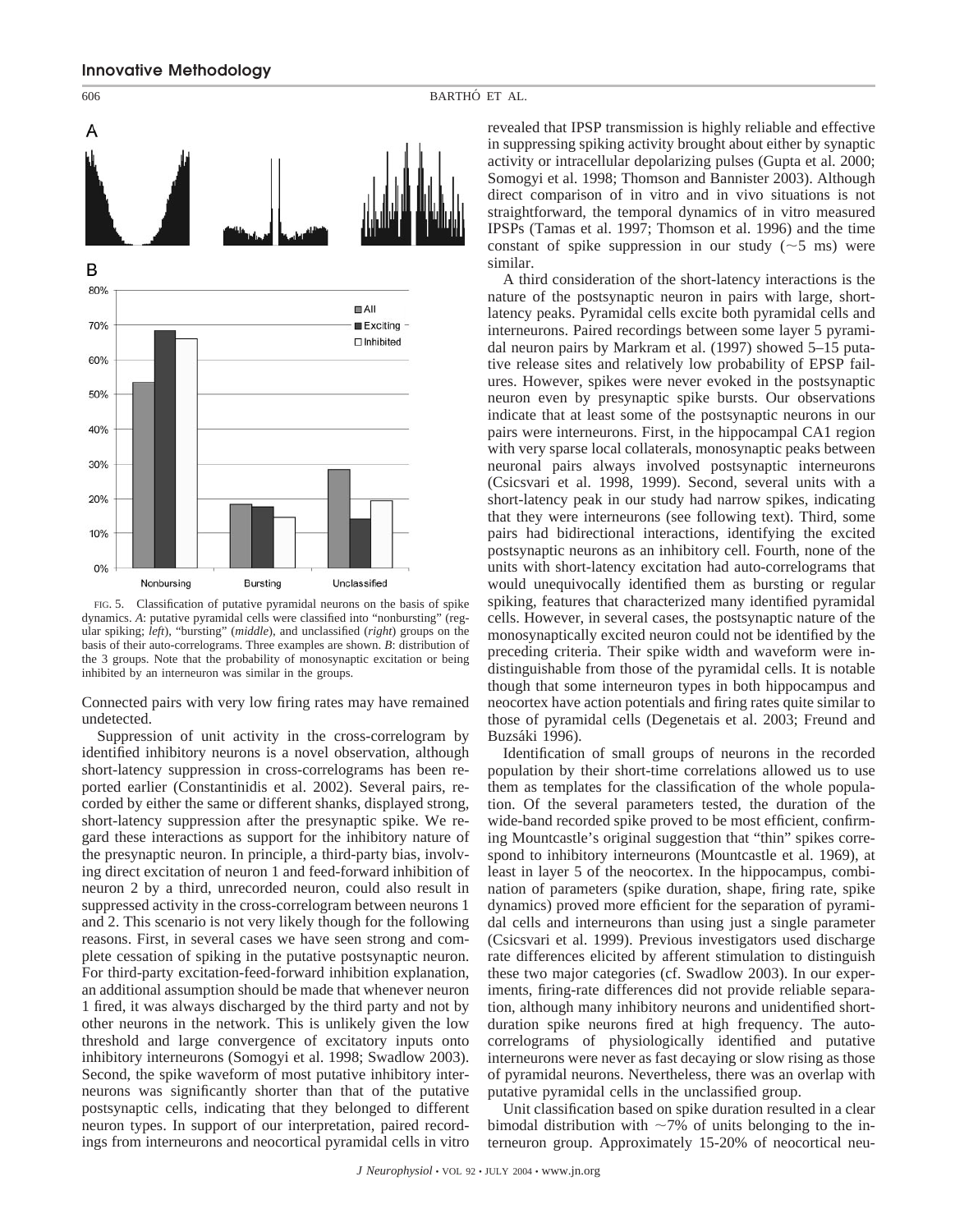rons are believed to be GABAergic and are equally distributed in the cell body and dendritic layers of the cortex (Beaulieu and Colonnier 1983). Although there are no separate percentage estimates for interneurons in layer 5 only, the 7% figure appears low. One potential explanation for this low number is that not all inhibitory interneurons have short-duration action potentials (Freund and Buzsáki 1996). Indeed, a minority of neurons that inhibited their target partner(s) but had wider spikes than the designated interneuron group generated most of the classification errors in the identified cell groups. Furthermore, a portion of the units that were excited at a monosynaptic latency had wide spikes. Some or all of these excited neurons with wide spikes could belong to the GABAergic interneuron group. In the hippocampus, most interneurons with cell bodies in the pyramidal layer have short-duration spikes (putative basket and chandelier cells), whereas spike duration of stratum oriens/alveus interneurons is quite heterogeneous (Csicsvari et al. 1999). A large portion of all narrow spikes cells (40%) was either inhibiting other neurons or excited by a presynaptic partner. This proportion is exceptionally high compared with very low incidence of short-latency interactions in the population as a whole (1 in 400 pairs). This finding indicates that most spike-spike interactions occur among pyramidal-interneuron pairs rather than among pyramidal-pyramidal cell pairs.

Although physiological identification of neuronal interactions support the general validity of spike duration-based classification of neurons, it involves both commission and omission errors. For example, a few units in the narrow spike group without significant interactions had bursty auto-correlograms. Because no such spike dynamics was observed in the physiologically identified group, it is possible that this subgroup corresponds to the "chattering" or fast bursting neurons described earlier (Azouz et al. 1997; Steriade et al. 1998). The ambiguity of a small portion wide spike units has been discussed in the preceding text. Another obvious caveat is that most of our results were carried out under anesthesia, which may have influenced the firing patterns of neurons. We expect therefore that firing rate differences and spike dynamics features may prove additionally useful parameters in unit classification in drug-free behaving animals (Constantinidis and Goldman-Rakic 2002). Neuron identification on the basis of short-term cross-correlations can serve as a reliable tool for further improvement of interneuron and principal cell separation.

Our identified and putative pyramidal cells showed two extreme spike dynamics: bursting with large peaks at 3-10 ms in the auto-correlogram and regular spiking corresponding to a slow slope of the auto-correlogram. In vitro investigations also described these two modes of firing patterns and attributed burst propensity to distinct dendritic morphology (Kim and Connors 1993; Mainen and Sejnowski 1996). Nevertheless, the relationship between the in vitro and in vivo groups remains to be investigated. We found no differences in their firing rates, ability to excite target neurons, or probability of being inhibited by interneurons.

# *Circuit analysis*

Most axonal wiring in the neocortex is local (Douglas et al. 1995) and most neuronal interactions occur locally. Analysis of these local interactions requires high-density recording of unit activity. The two-dimensional silicon probes used here appear ideal for such a task because of their ability to record from large number of units and because multiple recording sites allow for the determination of the spatial layout of the recorded units (Csicsvari et al. 2003a). After identification of neuronal types, as described here, functional connectivity in local circuits can be studied (Holmgren et al. 2003) at least between pyramidal cells and interneurons. Further work in behaving animals will reveal how such local interactions are modified by state changes and experience (Constantinidis et al. 2002; Csicsvari et al. 1998).

# GRANTS

This work was supported by the National Institutes of Health (NS-34994, NS-43157, MH-54671, and 1P41RR-09754).

#### REFERENCES

- **Angulo MC, Staiger JF, Rossier J, and Audinat E.** Distinct local circuits between neocortical pyramidal cells and fast-spiking interneurons in young adult rats. *J Neurophysiol* 89: 943–953, 2003.
- **Azouz R, Gray CM, Nowak LG, and McCormick DA.** Physiological properties of inhibitory interneurons in cat striate cortex. *Cereb Cortex* 7: 534–545, 1997.
- **Beaulieu C and Colonnier M.** The number of neurons in the different laminae of the binocular and monocular regions of area 17 in the cat. *J Comp Neurol* 217: 337–344, 1983.
- **Buhl EH, Tamas G, Szilagyi T, Stricker C, Paulsen O, and Somogyi P.** Effect, number and location of synapses made by single pyramidal cells onto aspiny interneurones of cat visual cortex. *J Physiol* 500: 689–713, 1997.
- **Buzsa´ki G, Bickford RG, Armstrong DM, Ponomareff G, Chen KS, Ruiz R, Thal LJ, and Gage FH.** Electric activity in the neocortex of freely moving young and aged rats. *Neuroscience* 26: 735–744, 1988.
- Buzsáki G and Chrobak JJ. Temporal structure in spatially organized neuronal ensembles: a role for interneuronal networks. *Curr Opin Neurobiol* 5: 504–510, 1995.
- **Chicurel M.** Windows on the brain. *Nature* 412: 266–268, 2001.
- **Connors BW, Gutnick MJ, and Prince DA.** Electrophysiological properties of neocortical neurons in vitro. *J Neurophysiol* 48: 1302–1320, 1982.
- **Constantinidis C and Goldman-Rakic PS.** Correlated discharges among putative pyramidal neurons and interneurons in the primate prefrontal cortex. *J Neurophysiol* 88: 3487–3497, 2002.
- **Constantinidis C, Williams GV, and Goldman-Rakic PS.** A role for inhibition in shaping the temporal flow of information in prefrontal cortex. *Nat Neurosci* 5: 175–180, 2002.
- **Csicsvari J, Henze DA, Jamieson B, Harris KD, Sirota A, Bartho P, Wise KD, and Buzsa´ki G.** Massively parallel recording of unit and local field potentials with silicon-based electrodes. *J Neurophysiol* 90: 1314–1323, 2003a.
- **Csicsvari J, Hirase H, Czurko´ A, and Buzsa´ki G.** Reliability and state dependence of pyramidal cell-interneuron synapses in the hippocampus: an ensemble approach in the behaving rat. *Neuron* 21: 179–189, 1998.
- Csicsvari J, Hirase H, Czurko A, Mamiya A and Buzsáki G. Oscillatory coupling of hippocampal pyramidal cells and interneurons in the behaving rat. *J Neurosci* 19: 274–287, 1999.
- **Csicsvari J, Jamieson B, Wise KD, and Buzsa´ki G.** Mechanisms of gamma oscillations in the hippocampus of the behaving rat. *Neuron* 37: 311–322, 2003b.
- **Deadwyler SA and Hampson RE.** Ensemble activity and behavior—what's the code. *Science* 270: 1316–1318, 1995.
- **Degenetais E, Thierry AM, Glowinski J, and Gioanni Y.** Electrophysiological properties of pyramidal neurons in the rat prefrontal cortex: an in vivo intracellular recording study. *Cereb Cortex* 12: 1–16, 2002.
- **Degenetais E, Thierry AM, Glowinski J, and Gioanni Y.** Synaptic influence of hippocampus on pyramidal cells of the rat prefrontal cortex: an in vivo intracellular recording study. *Cereb Cortex* 13: 782–792, 2003.
- **Deuchars J, West DC, and Thomson AM.** Relationships between morphology and physiology of pyramid-pyramid single axon connections in rat neocortex in vitro. *J Physiol* 478: 423–435, 1994.
- **Douglas RJ, Koch C, Mahowald M, Martin KAC, and Suarez HH.** Recurrent excitation in neocortical circuits. *Science* 269: 981–985, 1995.